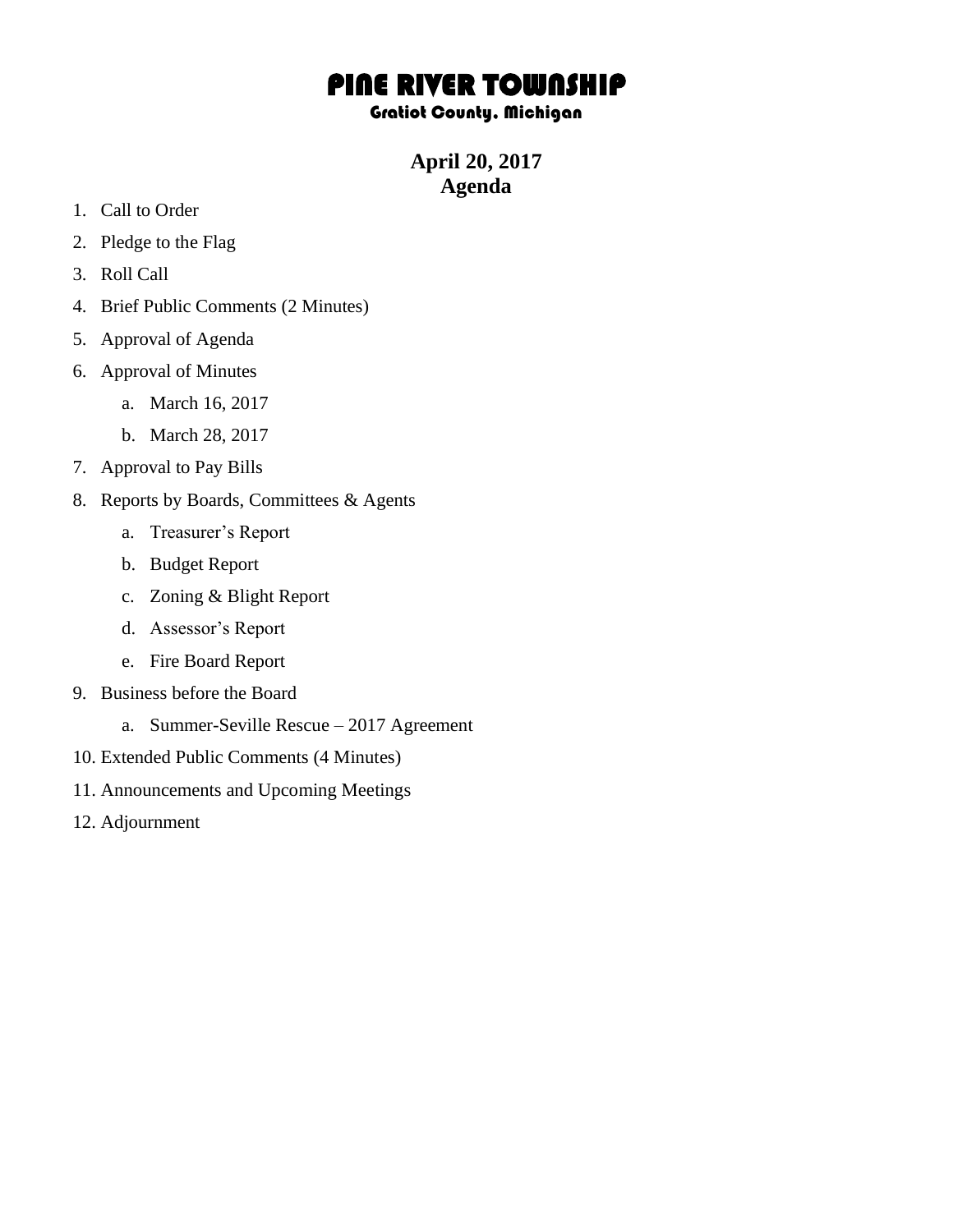## **MINUTES OF THE PINE RIVER TOWNSHIP BOARD MONTHLY MEETING APRIL 20, 2017**

- 1) The regular monthly meeting of the Pine River Township Board was called to order at 7:04 P.M. by Supervisor Beeson at the Township Hall.
- 2) Pledge the flag: The board and the public said the pledge to the flag.

3) Roll Call: Baker: present, Best: present, Moeggenborg: present, Beeson: present, Whitmore: present. (5) Board members present, (0) absent.

- 4) Brief Public comments (2 minutes): No comments.
- 5) Approve the Agenda:

Motion by Best: second by Moeggenborg: to approve the agenda after additions of 9b and 9c. All present board members approved. Motion carried 5-0.

6) Approve the Minutes:

Motion by Moeggenborg: second by Baker: to approve the Regular Meeting Minutes of March 16, 2017. All present board members approved. Motion carried 5-0.

Motion by Baker: second by Best: to approve the Special Meeting Minutes of March 28, 2017. All present board members approved. Motion carried 5-0.

7) Approval to Pay Bills:

Motion made by Moeggenborg: second by Best: to pay bills as presented in the amount of \$26,945.30 with the addition of reimbursing K. Beeson for his MTA conference of \$747.90. All present board members approved. Motion carried 5-0.

- 8) Reports by Boards, Committees & Agents
	- a) Treasurers Report Discussion: report placed on file.
	- b) Budget Report Discussion: report placed on file.
	- c) Zoning & Blight Officer Discussion: report placed on file.
	- d) Assessor Report Nothing to report.
	- e) Fire Services Nothing to report.

## 9) Business before the Board

a) Sumner-Seville Rescue 2017 Agreement

i) Discussion was held. Tabled to May Meeting. (Refer to March Meeting Minutes for more information.)

b) Voting Equipment

i) Discussion was held. Motion by Baker: second by Moeggenborg: to approve proposal not to exceed \$800 for years 6-10 as written in proposal (copy on file). All present board members approved. Motion carried 5-0.

c) Spicer Agreement

i) Discussion was held. Motion by Moeggenborg: second by Baker: to approve Spicer to be used as consultant to Planning Commission. All present board members approved. Motion carried 5-0.